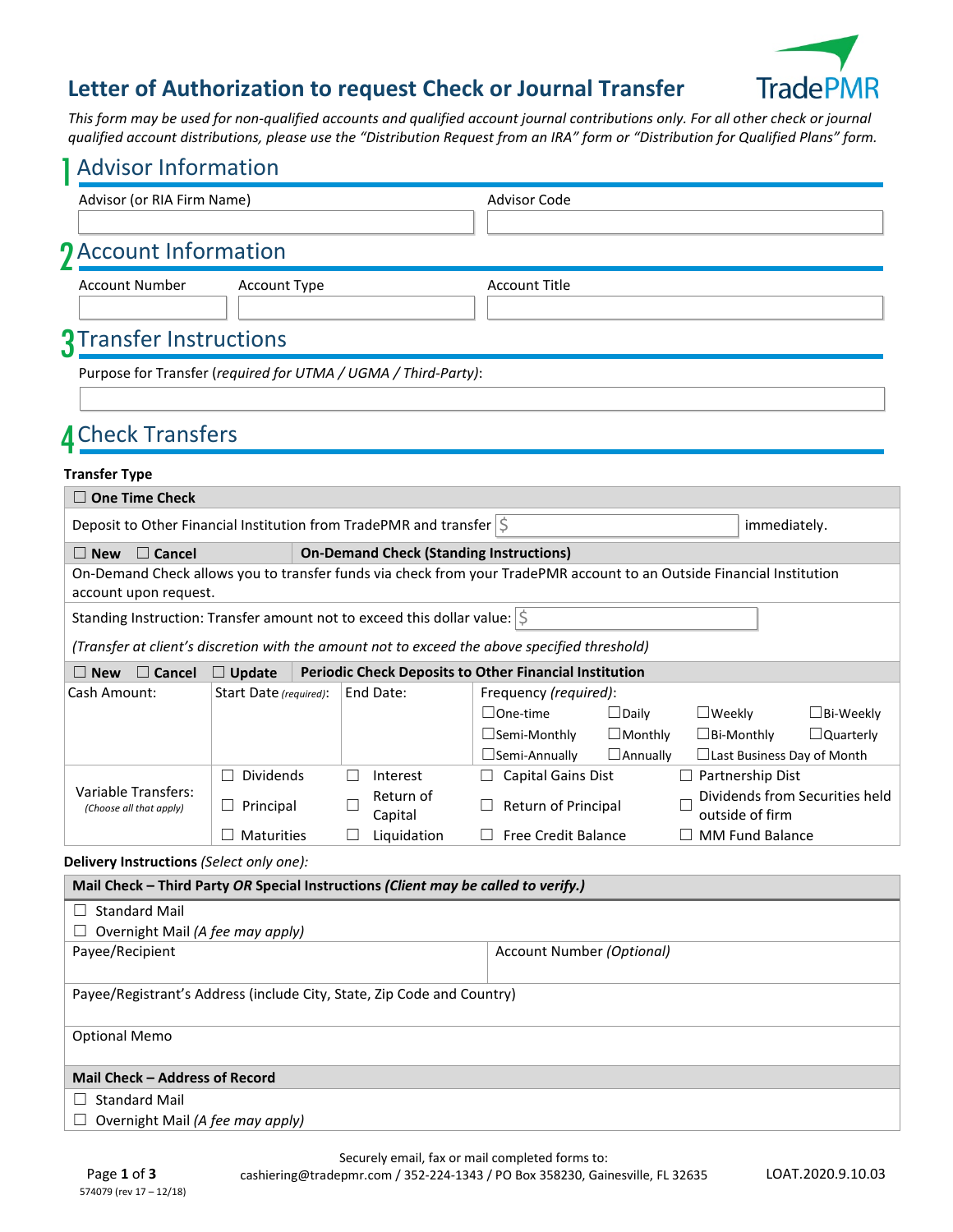# 5Journal Transfers

Journal to another TradePMR Account *(required)*:

Receiving Account Number Receiving Account Title

| <b>Transfer Type</b>                                                                                                              |                                                          |                                                                                               |                                                                                                      |                                                                                                           |
|-----------------------------------------------------------------------------------------------------------------------------------|----------------------------------------------------------|-----------------------------------------------------------------------------------------------|------------------------------------------------------------------------------------------------------|-----------------------------------------------------------------------------------------------------------|
| <b>One Time Journal</b>                                                                                                           |                                                          |                                                                                               |                                                                                                      |                                                                                                           |
| $\Box$ Full: Transfer all funds and securities from the account.                                                                  | $\Box$ Transfer residual assets up to 90 days (optional) |                                                                                               |                                                                                                      |                                                                                                           |
|                                                                                                                                   |                                                          | $\Box$ Partial: Transfer select funds and/or securities from the account.                     |                                                                                                      |                                                                                                           |
|                                                                                                                                   | $\Box$ Cash disbursement: $ \xi$                         |                                                                                               | Enter specific amount or "ALL".                                                                      |                                                                                                           |
|                                                                                                                                   |                                                          |                                                                                               | $\Box$ Security disbursements: $\Box$ All Securities OR $\Box$ Securities listed on the table below* |                                                                                                           |
| $\Box$ Cancel<br>$\square$ New                                                                                                    |                                                          | <b>On-Demand Journal (Standing Instructions)</b>                                              |                                                                                                      |                                                                                                           |
|                                                                                                                                   |                                                          |                                                                                               | On-Demand Journal allows you to transfer funds and securities between accounts at TradePMR.          |                                                                                                           |
|                                                                                                                                   |                                                          | Standing Instruction: Transfer amount not to exceed this dollar value: $ \zeta$               |                                                                                                      |                                                                                                           |
|                                                                                                                                   |                                                          | (Transfer at client's discretion with the amount not to exceed the above specified threshold) |                                                                                                      |                                                                                                           |
| Number of<br>Shares/Contracts<br>(or for standing<br><b>Security Description</b><br>instructions, list not<br>to exceed quantity) |                                                          | Symbol<br>or<br><b>CUSIP</b>                                                                  | <b>Cost Basis Instructions</b><br>(OPTIONAL)                                                         | For standing instructions, provide<br>maximum market value based on<br>prior business day's closing value |
|                                                                                                                                   |                                                          |                                                                                               |                                                                                                      |                                                                                                           |
|                                                                                                                                   |                                                          |                                                                                               |                                                                                                      |                                                                                                           |
|                                                                                                                                   |                                                          |                                                                                               |                                                                                                      |                                                                                                           |
|                                                                                                                                   |                                                          |                                                                                               |                                                                                                      |                                                                                                           |
|                                                                                                                                   |                                                          |                                                                                               |                                                                                                      |                                                                                                           |
|                                                                                                                                   |                                                          |                                                                                               |                                                                                                      |                                                                                                           |
|                                                                                                                                   |                                                          |                                                                                               |                                                                                                      |                                                                                                           |
|                                                                                                                                   |                                                          |                                                                                               |                                                                                                      |                                                                                                           |
|                                                                                                                                   |                                                          |                                                                                               |                                                                                                      |                                                                                                           |
|                                                                                                                                   |                                                          |                                                                                               |                                                                                                      |                                                                                                           |
|                                                                                                                                   |                                                          |                                                                                               |                                                                                                      |                                                                                                           |
|                                                                                                                                   |                                                          |                                                                                               |                                                                                                      |                                                                                                           |
|                                                                                                                                   |                                                          |                                                                                               |                                                                                                      |                                                                                                           |
|                                                                                                                                   |                                                          |                                                                                               |                                                                                                      |                                                                                                           |
|                                                                                                                                   |                                                          |                                                                                               |                                                                                                      |                                                                                                           |
|                                                                                                                                   |                                                          |                                                                                               |                                                                                                      |                                                                                                           |

*\*If needed, attach an additional signed Securities Listing on a separate sheet.*